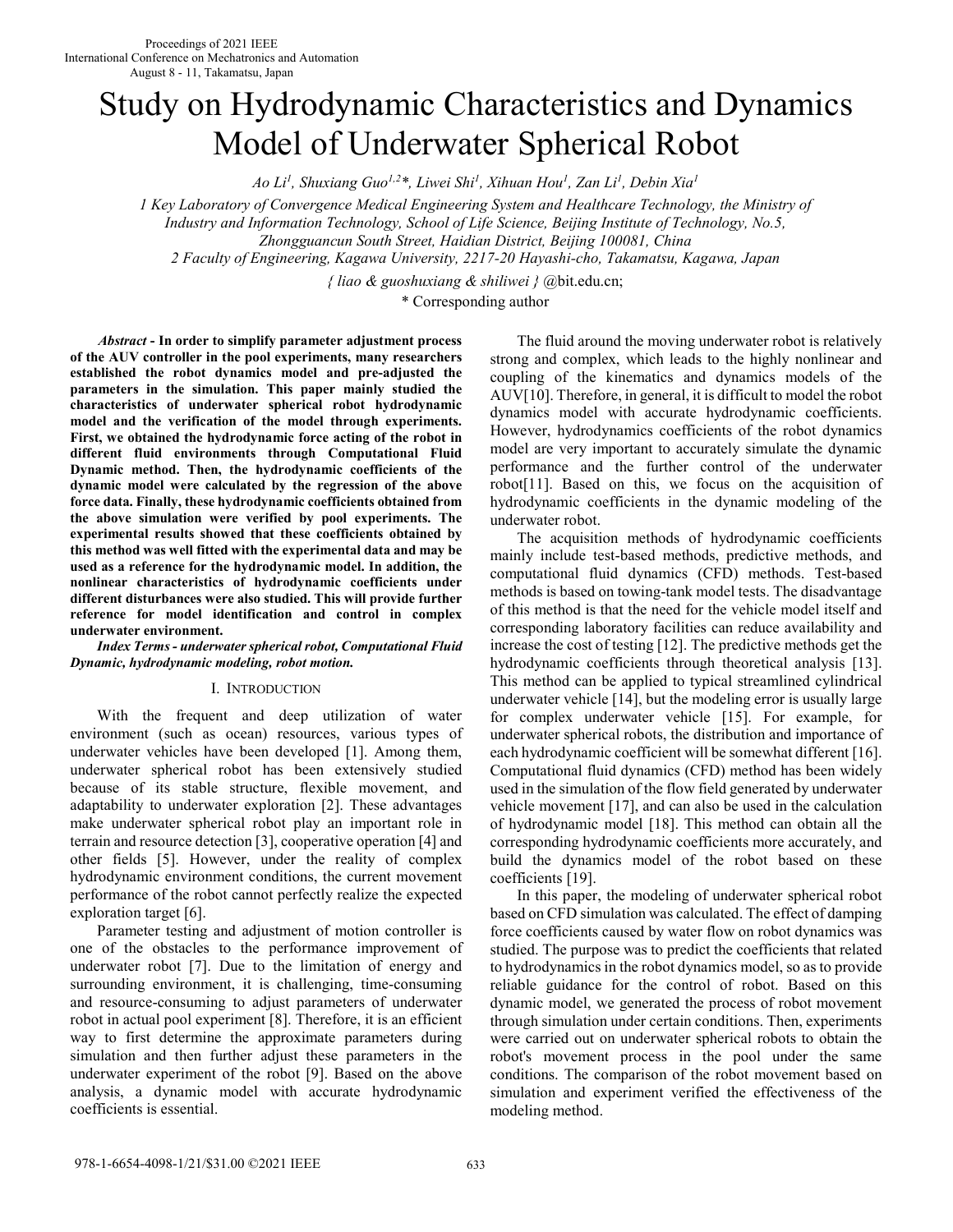# II. DYNAMICS MODELING

# *A. Dynamics Equation of the Spherical Robot*

 Our study was mainly based on the Amphibious Spherical Robot V (ASR-V), whose structure was shown in Fig. 1(a). The robot consists of an approximately hemispherical body and four thrusters that can be arranged in an H shape (as shown in Fig. 1(b)), which enables the robot to move forward and turn flexibly on a horizontal plane. In addition, the related fine structures in Fig. 1(a) were simplified in Fig. 1(b) to facilitate the simulation of Computational Fluid Dynamic. The robot is designed to explore underwater environments such as shallow seas, lakes and rivers.



Fig. 1 The model structure of the ASR. (a) The Structure of ASR-V robot. (b) Robot with H-shaped arrangement of thrusters. The model has been partially simplified for better hydrodynamic calculations.

 The radius of ASR-V shell is 0.15 meters, and the total weight of this robot is 6.7 kilograms. To describe the motion of ASR-V, two coordinate systems are defined, as shown in Fig. 1(b). The first is the inertial coordinate system  $O_E - X_E$ ,  $Y_E$ ,  $Z_E$  with the origin fixed on the earth surface. The second is the reference coordinate system  $O_b - x_b$ ,  $y_b$ ,  $z_b$  fixed on the robot body, and the origin  $O_b$  is fixed on the center of the robot. When the robot moves, its position and attitude can be represented by the vectors  $\mathbf{\eta} = [x, y, z, \phi, \theta, \psi]^T$ . Its velocity and angular velocity can be expressed by the vector  $\mathbf{v} = [u, v, w, p, q, r]^T$ . Finally, the forces and torques acting on the robot can be expressed by the vectors  $\boldsymbol{\tau} = [X, Y, Z, K, M, N]^T$ . The dynamics model of the robot can be described as [20]:

$$
\tau = M\dot{v} + C(v)v + D(v) + g(\eta), \qquad (1)
$$

where,

$$
\mathbf{M} = \mathbf{M}_{RB} + \mathbf{M}_{A} = diag\{m, m, m, I_x, I_y, I_z\}
$$
  
- diag{ $X_u, Y_v, Z_w, K_p, M_q, N_r$ } (2)

$$
\mathbf{C(v)} = \mathbf{C}_{RB}(\mathbf{v}) + \mathbf{C}_A(\mathbf{v}) \tag{3}
$$

$$
\mathbf{D}(\mathbf{v}) = \mathbf{D}_1(\mathbf{v}) + \mathbf{D}_2(\mathbf{v})\mathbf{v} \tag{4}
$$

 $g(\eta)$  is the restorative force. For ASR, the center of mass is located below the center of buoyancy, so the restorative force remains vertical.  $M_{RB}$  is the rigid body inertia matrix,  $C_{RB}$  is the rigid body Coriolis-centripetal force matrix,  $M_A$  is the additional mass force matrix, and  $C_A$  is the additional Corioliscentripetal force matrix.  $D(v)$  is the hydrodynamic damping of the ASR, and this dynamic term is the main concern in our subsequent studies. At present, the basic model for the hydrodynamic damping coefficients are mostly based on the following three assumptions [21]:

*1)* The model neglects linear and angular coupled terms.

*2)* The model assumes that the robot is top-bottom and port starboard symmetric.

*3)* The model neglects any damping terms greater than second order.

 However, hydrodynamic damping is coupled and highly nonlinear, especially for complex shape underwater robots. Therefore, we analyze the variation characteristics of the hydrodynamic damping coefficients under different flow disturbance.

#### *B. Computational Fluid Dynamic*

 The model of the robot under the CFD software ANSYS CFX is shown in Fig. 2. The computing domain is 3.5m in length, 3.5m in width and 3.1m in height, and the robot is set in the center of the computing domain. In addition, there is a rotation domain with a diameter of 1.1m and a height of 0.65m, which is used to simulate the hydrodynamic performance during the yaw motion of the robot. Fig. 3(a) shows the meshing of the computational domain in CFD, which contains 497,784 nodes and 2,630,860 elements. The meshing of the robot surface and its surrounding computing domain is shown in Fig. 3(b).



Fig. 2 The CFD model of the robot.



Fig. 3 The meshing of the simulation area. (a) The meshing of the computational domain in CFD. (b) The meshing of the robot surface and its surrounding computing domain.

 The basis of CFD is the governing equations of fluid dynamics -- continuity, momentum conservation and energy conservation [22]. According to the Reynolds number calculation principle, when the robot moves at a velocity of about 0.1m/s, the Reynolds number is about 30,000. Therefore, a shear stress transport (SST) turbulence model was selected as the turbulence model in this paper. It has good stability and has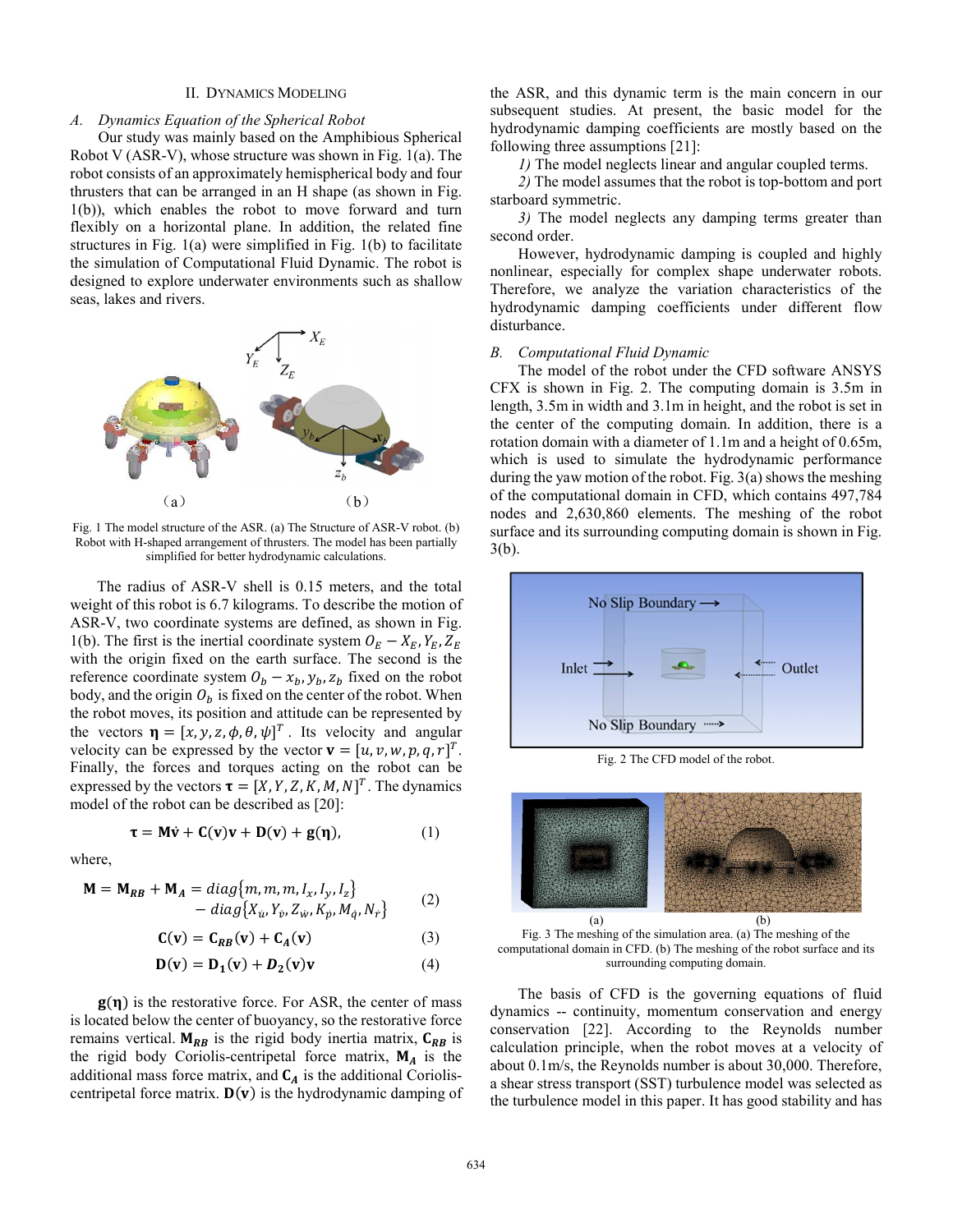been widely used in the field of turbulence calculation. The SST model is based on the k-w model. Fig. 2 marks the boundary conditions of the computing domain, where the inlet is the entry of the computing domain and the outlet is the exit of the computing domain. The boundary conditions are set as follows: the inlet boundary is the inflow port of the flow field, and the velocity of the entire flow field is changed by the input velocity of the inlet boundary; The outlet boundary is the fluid flow outlet and is set as the constant pressure boundary. The others is set as no slip boundary. In the simulation, the robot remains stationary and the fluid flows from the inlet to the outlet. The principle of relative motion can be used to understand the motion of underwater robot.

 The grid independence of this computing domain has been verified, as shown in Fig. 4. The diamond point represents the grid scale selected for calculating the data used in this article. The selection of this scale not only ensures the accuracy of the computing results, but also ensures the high utilization rate of the computing resources.



III. MODEL IDENTIFICATION AND VALIDATION

 The CFD modeling and hydrodynamic analysis of underwater spherical robot are the preliminary analysis to determine the influence of each hydrodynamic coefficient. In this section, we will discuss the dynamic models of the robot in surge motion and yaw motion, focusing on the identification of the relevant hydrodynamic damping coefficients.

## *A. Model identification of surge motion*

TABLE I THE COMPUTING RESULTS OF ASR HYDRODYNAMIC DAMPING AT DIFFERENT SURGE VELOCITY

| surge velocity | surge damping | surge velocity | surge damping |
|----------------|---------------|----------------|---------------|
| (m/s)          | (N)           | (m/s)          | (N)           |
| 0.00           | $-0.00020$    | 0.20           | 0.44516       |
| 0.02           | 0.00544       | 0.22           | 0.53802       |
| 0.04           | 0.01928       | 0.24           | 0.63986       |
| 0.06           | 0.04186       | 0.26           | 0.75051       |
| 0.08           | 0.07293       | 0.28           | 0.87046       |
| 0.10           | 0.11278       | 0.30           | 0.99881       |
| 0.12           | 0.16119       | 0.32           | 1.13579       |
| 0.14           | 0.21879       | 0.34           | 1.28167       |
| 0.16           | 0.28528       | 0.36           | 1.43652       |
| 0.18           | 0.36097       | 0.38           | 1.60013       |

 surge motion is the most common mode of robot underwater movement. Based on this, we designed a set of hydrodynamic simulations at different surge velocity without disturbances, as shown in Table 1.

 The table lists the computing results of hydrodynamic damping acting on the ASR at different surge velocity. In the table, the surge damping force was calculated by integrating the surface pressure of the robot along the axis. The hydrodynamic damping coefficients of surge motion can be obtained by regression analysis of the computing results in Table 1.

 The damping coefficients are often assumed to be linear based on the assumption of small disturbances. Through model identification, the relationship between the hydrodynamic damping of the robot and the surge velocity without disturbances can be obtained as follows:

$$
F_X = -0.0155u - 11.0365u^2 \tag{5}
$$

 We assumed that the damping coefficients of the robot only contain the velocity and quadratic velocity terms. From the identification formula and the regression analysis, we concluded that the damping of surge motion was linearly related mainly to the quadratic velocity, but less to the first order of velocity.







Fig. 6 The relationship curve between the damping force and the quadratic velocity of the robot under different sway velocity disturbance.

 Furthermore, we designed the hydrodynamic simulation when the velocity disturbance existed in the sway direction of the robot, as shown in Fig. 5. The figure described the relation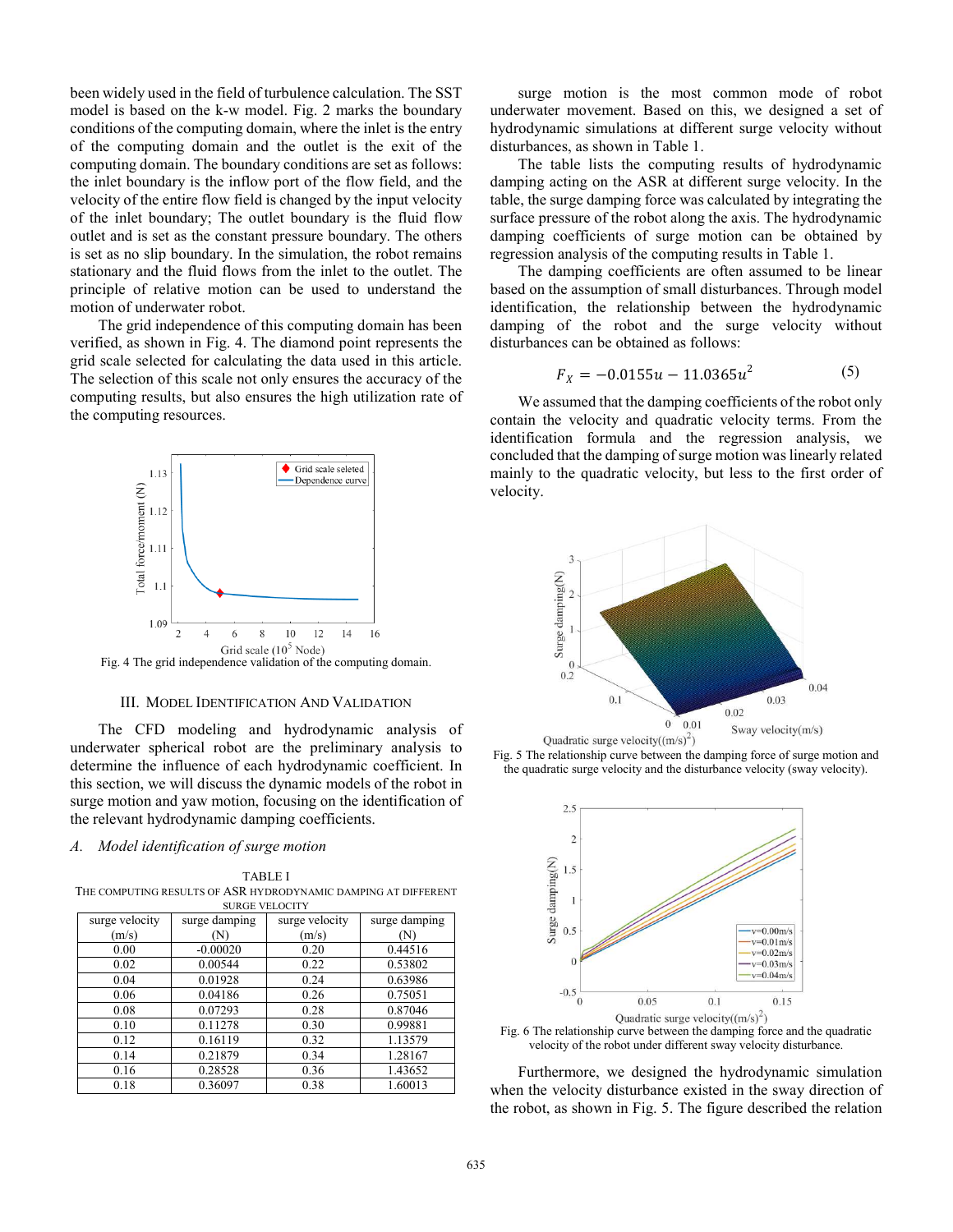between the damping force of surge motion and the quadratic surge velocity and the disturbance velocity (sway velocity). We concluded that the surge damping force was related to both velocities mentioned above, but it was not completely linear. In order to further analyze the influence of disturbance on the damping coefficients, Fig. 5 was decomposed according to the disturbance velocity to obtain Fig. 6.

 Fig. 5 showed the relationship curve between the damping force and the quadratic velocity of the robot under different sway velocity disturbance. The damping coefficients were constant with constant sway velocity disturbances.



Fig. 7 The relation between the damping coefficients of surge motion and the disturbance velocity in sway direction.

 As shown in Fig. 7, the relationship between the damping coefficients and the disturbance velocity was obtained through regression analysis. It was shown that the change of the damping coefficients with the increase of the disturbance velocity was nonlinear.

# *B. Model identification of yaw motion*

TABLE I THE COMPUTING RESULTS OF ASR HYDRODYNAMIC DAMPING AT DIFFERENT YAW VELOCITY

|            | sway angular     | sway damping |
|------------|------------------|--------------|
| (N)        | velocity $(m/s)$ | (N)          |
| $-0.00006$ | 0.1163           | $-0.00180$   |
| $-0.00015$ | 0.1400           | $-0.00240$   |
| $-0.00016$ | 0.1570           | $-0.00287$   |
| $-0.00023$ | 0.1745           | $-0.00343$   |
| $-0.00036$ | 0.1919           | $-0.00402$   |
| $-0.00053$ | 0.2094           | $-0.00467$   |
| $-0.00067$ | 0.2268           | $-0.00532$   |
| $-0.00102$ | 0.2443           | $-0.00607$   |
| $-0.00127$ | 0.2617           | $-0.00682$   |
| $-0.00132$ | 0.2792           | $-0.00766$   |
|            | sway damping     |              |

 Yaw is an important way for underwater robot to extend one-dimensional motion into two-dimensional motion. Similarly, we designed a set of hydrodynamic simulations, as shown in Table 3. The table lists the computing results of the damping in ASR yaw motion under the condition of different yaw angular velocity in ANSYS. The hydrodynamic damping coefficients of yaw motion obtained by regression analysis of the above computing results.

 The damping coefficients are often assumed to be linear based on the assumption of small disturbances. The relationship between the hydrodynamic damping of the robot and the yaw angular velocity without disturbances was identified as follows:

$$
F_N = -0.0061r - 0.0771r^2 \tag{6}
$$

 From the identification formula and the regression analysis, we concluded that the damping of yaw motion was linearly related to the quadratic angular velocity and the first order angular velocity.











Fig. 10 The relation between the damping coefficients of yaw motion and the disturbance velocity in surge direction.

 Furthermore, we designed the hydrodynamic simulation when the velocity disturbance existed in the surge direction of the robot, as shown in Fig. 8. We can see that the relationship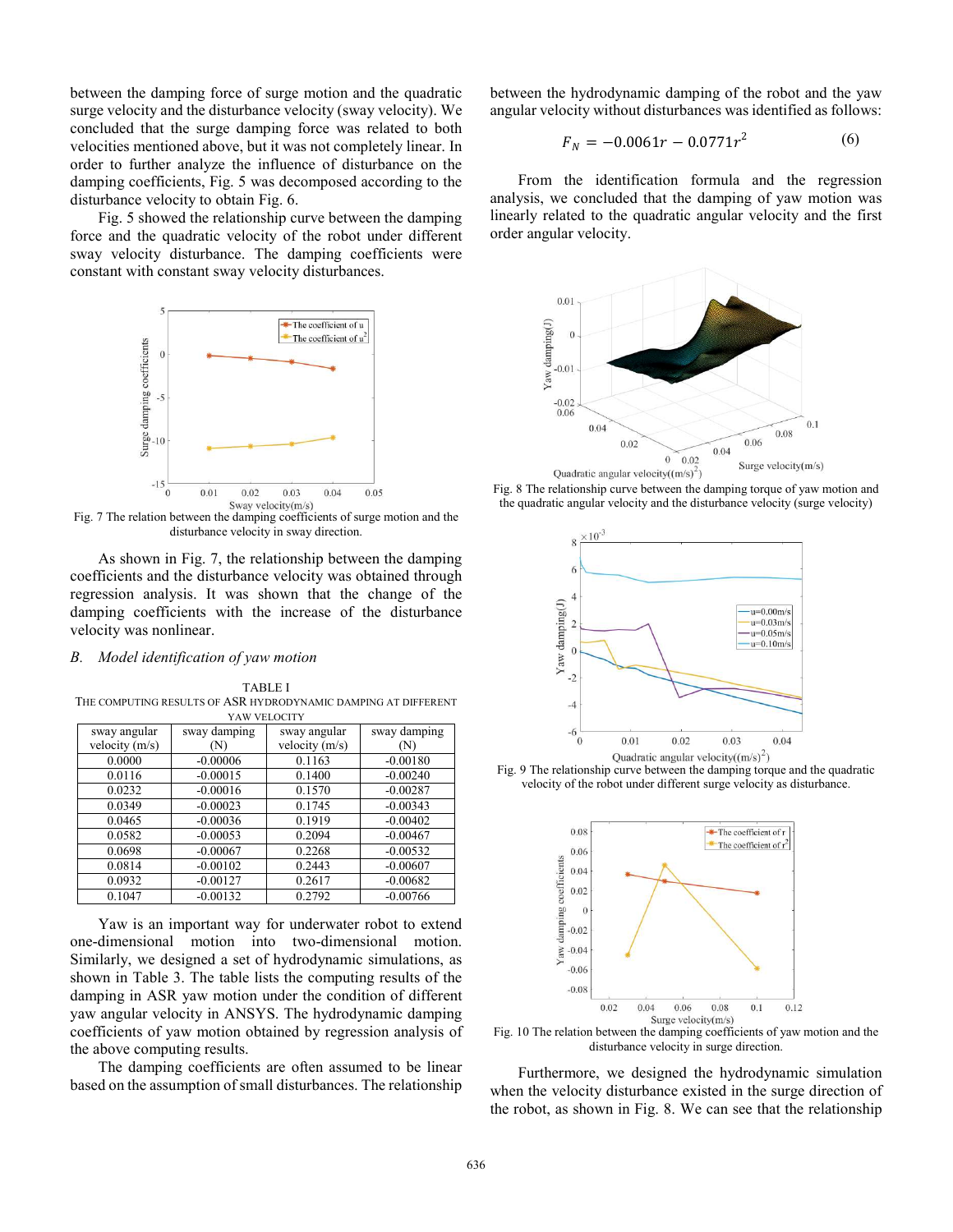between yaw damping torque and the above two velocities was very complex. Therefore, we decomposed Fig. 8 into Fig. 9 according to the disturbance velocity.

 Fig. 9 showed the relationship curve between the damping torque and the quadratic angular velocity of the robot under different surge velocity as disturbance. The damping coefficients were constant without disturbance. With the increase of the disturbance, the relationship between the damping coefficients and the quadratic angular velocity was no longer linear.

 In Fig. 10, the relationship between the damping coefficients and the disturbance velocity was obtained through regression analysis. It was shown that the change of the damping coefficients with the increase of the disturbance velocity was very complex.

 As a result, in the actual operation of the robot, the dynamic model of robot is difficult to predict and the control algorithm is difficult to be effective under the complex or large hydrodynamic disturbance. These disturbances are inevitable. Therefore, the study of the hydrodynamic damping coefficients under the disturbance is of great significance for the robot to better resist disturbance and move in the complex water environment.

# *C. Simulation based on identification model*

 Based on the identification model and theoretical values model about mass matrix, we used MATLAB to simulate the movement process of the robot in the state of yaw motion as verification. The purpose was to get the relevant movement information, so as to compare with appropriate information in the experimental stage.



Fig. 11 The velocity curve of the robot under constant torque.

 In the state of yaw motion, we added a constant torque on the  $z<sub>b</sub>$  axis of the robot. Therefore, the robot first accelerated with a decreasing acceleration, and then moved at a constant velocity when it reached equilibrium state. The velocity curve of the robot under constant torque was shown in Fig. 11. We can see the smoothness and stability of the simulation results using the hydrodynamic damping coefficients getting above.

## *D. Experiment and validation*

 In order to verify the validity of the hydrodynamic coefficients of the model, we designed relevant experiments in a pool. The diagram of robot in the yaw motion was shown in Fig. 12.

 Similar to the simulation method, we added a constant torque to the robot in the pool. The robot first accelerated and then moved at a constant velocity. Since the constant torque added to the robot in the experiment could not be accurately measured, we calibrated it accordingly. Then we compared the experimental and simulation results.



Fig. 12 The diagram of the robot in yaw motion.



Fig. 13 The simulation and experimental results when the corrected torque is 0.0027N·m



Fig. 14 The simulation and experimental results when the corrected torque is 0.0045N·m.

 Considering the complexity of the underwater environment, the hydrodynamic characteristics of the robot changed with the generation of the disturbance flow, which was shown in the previous fluid calculation results. As shown in Fig. 13 and Fig. 14, the simulation results were in general fit with the experimental results. The simulation results basically reflected the movement trend of the robot under the action of